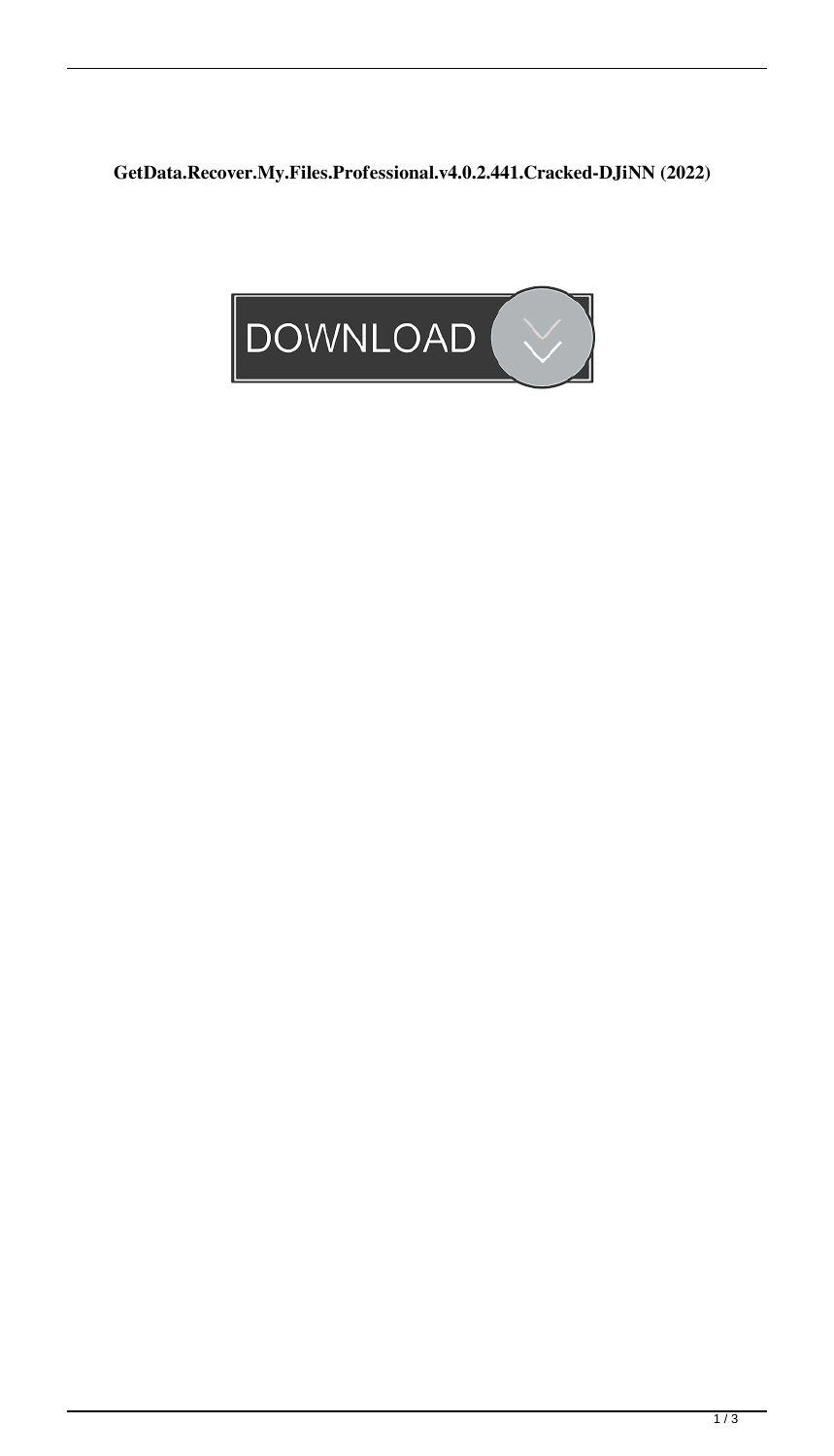Bibliography of published research papers, essays and conference papers in all fields. Indexes It also seems that the later editions of the software (v3.0 and above) no longer have the "spyware" functionality. If the data is converted to text files that have been deleted or corrupted, you can often get the data back by executing the MINTool.The software and data analysis tools provided by C.B.J. Dalton were purchased in 2013. Image caption Renowned for his vivid writing style, Stephen King can often get away with being deliberately obscure or ambiguous Stephen King is to be honoured in the US with the coveted National Medal of Arts for a lifetime of "creative excellence" in literature, film and television. The White House said the author and screenwriter was being recognised "for his many achievements in the realms of literature, film and television". His books have sold more than 350 million copies, according to his website. King, who was named Time Magazine's Person of the Year in 1999, said he was "very surprised" to be honoured. "I had a good run, but I'm going out at the top," he told the Associated Press news agency. He is the author of horror books, including Carrie and The Shining, and has written several successful films, including It and Stand By Me. The National Medal of Arts "recognises the cultural importance and excellence of individuals in the performing arts", according to the White House. The author's novel Under the Dome won him the 1998 best work of science fiction award.Q: How to use initializer with two parameters in  $C++03$ ? Is there a way to use the initializer of a constructor with two parameters in C++03? I would like to create an object like Circle\* circle1 = new Circle(1, 2); And I don't want to create a function like A: Unfortunately, no. The standard says: Constructors for objects are called as if the constructor with no parameters were applied to the constructed object, to initialize it, before its base class subobjects are initialized (12.6.2). The closest you can get is to use the default constructor, i.e. to write Circle